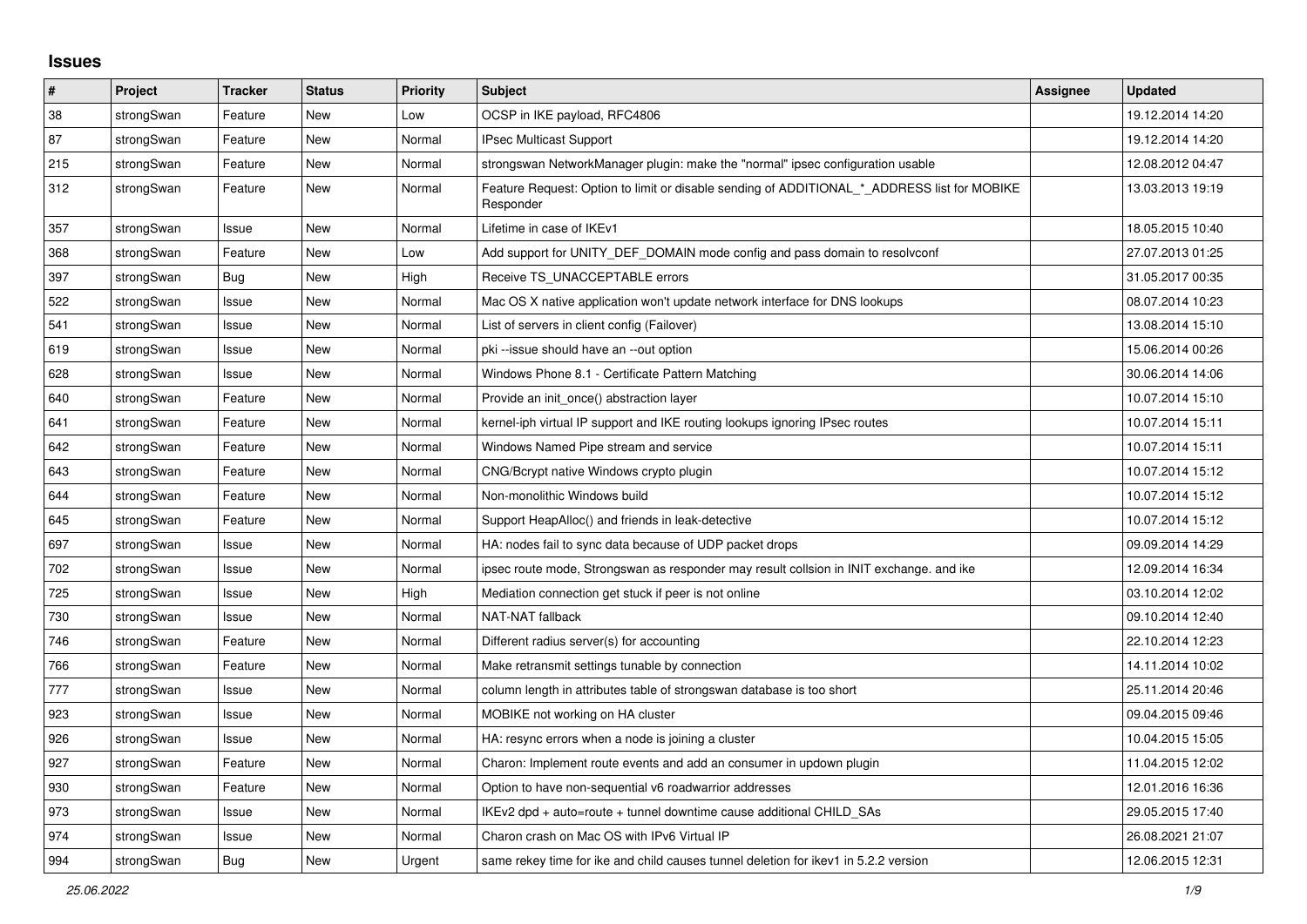| $\sharp$ | Project    | <b>Tracker</b> | <b>Status</b> | <b>Priority</b> | <b>Subject</b>                                                                                          | <b>Assignee</b> | <b>Updated</b>   |
|----------|------------|----------------|---------------|-----------------|---------------------------------------------------------------------------------------------------------|-----------------|------------------|
| 1057     | strongSwan | Feature        | New           | Normal          | conn switching based on eap identity                                                                    |                 | 24.03.2020 10:14 |
| 1081     | strongSwan | Feature        | <b>New</b>    | Normal          | Active/standby VPN Gateway Failover                                                                     |                 | 21.08.2015 22:01 |
| 1165     | strongSwan | Issue          | New           | Normal          | StrongSwan Virtual Ip problem                                                                           | Martin Willi    | 19.10.2015 23:59 |
| 1207     | strongSwan | Feature        | New           | Normal          | Add more than 2 hosts support to HA plugin and make it configurable                                     |                 | 08.12.2015 05:05 |
| 1251     | strongSwan | Feature        | <b>New</b>    | Normal          | FreeBSD HA                                                                                              |                 | 11.01.2016 22:01 |
| 1265     | strongSwan | Feature        | New           | Normal          | An option to disable NAT-T                                                                              |                 | 23.06.2021 19:41 |
| 1271     | strongSwan | Issue          | <b>New</b>    | Normal          | X.509 UTF-8 support                                                                                     |                 | 17.01.2016 14:39 |
| 1289     | strongSwan | Issue          | New           | Normal          | HA plugin should sync last sent packet                                                                  |                 | 01.02.2016 13:59 |
| 2112     | strongSwan | Issue          | New           | Normal          | Broadcast packets are not relayed from Lan to Vpn clilent                                               |                 | 14.09.2016 14:18 |
| 2178     | strongSwan | Issue          | <b>New</b>    | Normal          | ha and updown                                                                                           |                 | 01.12.2016 13:53 |
| 2260     | strongSwan | Issue          | New           | Normal          | Number of CHILD_SA for a single connection grows over time                                              |                 | 28.02.2017 13:46 |
| 2361     | strongSwan | Feature        | <b>New</b>    | Normal          | Import .sswan files from NetworkManager                                                                 |                 | 12.06.2017 15:25 |
| 2432     | strongSwan | Issue          | New           | Normal          | PLUTO_ME can be different for up-client and down-client                                                 |                 | 21.09.2017 11:57 |
| 2459     | strongSwan | Issue          | <b>New</b>    | High            | updown script deleted firewall rules at down-client in make-before-break responder side                 |                 | 05.11.2017 19:13 |
| 2464     | strongSwan | Issue          | <b>New</b>    | Normal          | How to Loadbalance strongswan IPsec via NGINX?                                                          |                 | 12.11.2017 19:16 |
| 2671     | strongSwan | Issue          | New           | Normal          | Passing user-supplied cerificate file names to charon-nm is problematic                                 |                 | 23.05.2018 21:27 |
| 2682     | strongSwan | Issue          | New           | Normal          | IMV/IMC (re)Attestation                                                                                 |                 | 07.06.2018 21:25 |
| 2691     | strongSwan | Issue          | <b>New</b>    | Normal          | Strongswan and KSOFTIRQ cpu utilization                                                                 |                 | 26.06.2018 14:34 |
| 2701     | strongSwan | Issue          | New           | Normal          | Low bandwidth when Iperfing data thorugh IPSEC tunnel                                                   |                 | 07.07.2020 13:38 |
| 2707     | strongSwan | Feature        | New           | Normal          | More attributes taken/translated from radius attributes                                                 |                 | 14.07.2018 15:21 |
| 2727     | strongSwan | Feature        | New           | Low             | single pair of selectors per CHILD_SA                                                                   |                 | 23.08.2018 12:08 |
| 2854     | strongSwan | Feature        | New           | Low             | Srongswan doesn't sending RADIUS Accounting-On/Off on start up / shutdown                               |                 | 10.12.2018 10:19 |
| 3075     | strongSwan | Feature        | <b>New</b>    | Normal          | <b>IPsec Labelling</b>                                                                                  |                 | 29.05.2019 17:09 |
| 3159     | strongSwan | Issue          | New           | High            | backup ipsec tunnels                                                                                    |                 | 26.08.2019 14:28 |
| 3244     | strongSwan | Feature        | New           | Low             | eap-peap on android                                                                                     |                 | 04.11.2019 10:17 |
| 3298     | strongSwan | Issue          | New           | Normal          | strategies to improve strongswan performance per single SA                                              |                 | 23.12.2019 14:05 |
| 3326     | strongSwan | Issue          | New           | Normal          | update custom routing table (table 220 by default) with new routes if new networks and routes<br>appear |                 | 10.02.2020 12:01 |
| 3398     | strongSwan | Feature        | New           | Normal          | Android client - allow configuring eap id with EAP-TLS                                                  |                 | 06.04.2020 23:19 |
| 3441     | strongSwan | Feature        | New           | Normal          | [Android] Lock modification of VPN configurations on work devices                                       |                 | 11.05.2020 10:00 |
| 3456     | strongSwan | Feature        | New           | Low             | move to github/gitlab                                                                                   |                 | 22.05.2020 12:27 |
| 3457     | strongSwan | Feature        | New           | Low             | user-friendly pkcs11 certificate selection                                                              |                 | 22.05.2020 12:52 |
| 3524     | strongSwan | Issue          | New           | Urgent          | Routing public IP addresses thru the VPN tunnel (Peer is Cisco ISR)                                     |                 | 24.07.2020 03:15 |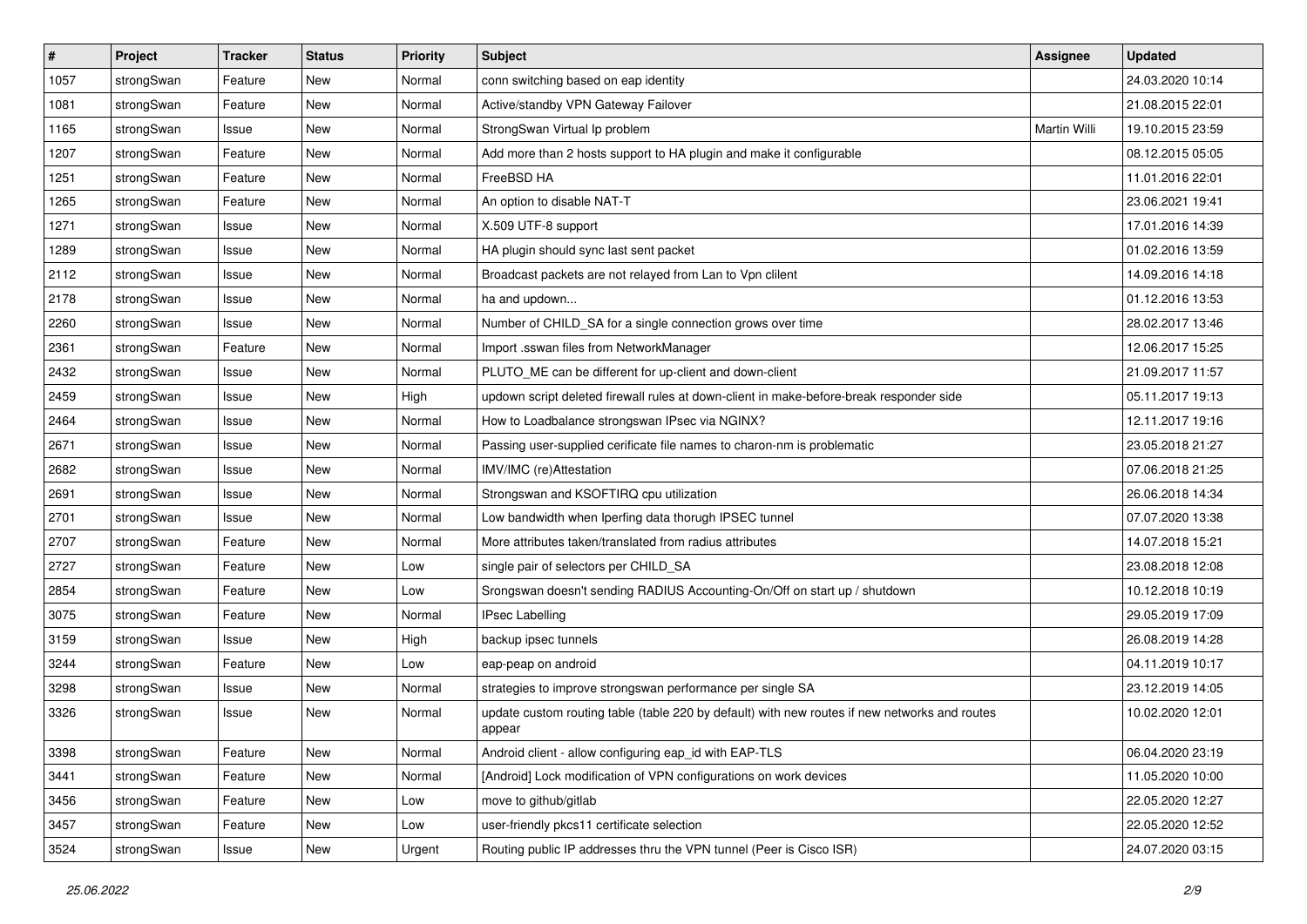| $\#$ | Project    | Tracker    | <b>Status</b> | <b>Priority</b> | <b>Subject</b>                                                                      | <b>Assignee</b>          | <b>Updated</b>   |
|------|------------|------------|---------------|-----------------|-------------------------------------------------------------------------------------|--------------------------|------------------|
| 3534 | strongSwan | Issue      | New           | Urgent          | use of strongswan, ipvlan L2 and kernel ipsec                                       |                          | 04.08.2020 20:59 |
| 3545 | strongSwan | Issue      | <b>New</b>    | Normal          | Configuration model for multiple-VRF tunnel endpoints                               |                          | 18.08.2020 13:50 |
| 3651 | strongSwan | Feature    | New           | Normal          | Support for FC-SP-2                                                                 |                          | 07.01.2021 20:04 |
| 129  | strongSwan | Feature    | Assigned      | Normal          | Relations between ike/child/peer_cfg                                                | Martin Willi             | 06.02.2012 10:50 |
| 173  | strongSwan | Feature    | Assigned      | Normal          | Support for IP address ranges in traffic selectors                                  | Tobias<br><b>Brunner</b> | 14.06.2012 11:31 |
| 193  | strongSwan | <b>Bug</b> | Assigned      | High            | Race condition between acquire jobs and Mobike update while switching WLANs         | Tobias<br><b>Brunner</b> | 16.05.2012 12:18 |
| 2189 | strongSwan | Feature    | Assigned      | Normal          | Support RFC 8229: TCP Encapsulation of IKE and IPsec Packets                        | Tobias<br><b>Brunner</b> | 05.06.2020 19:48 |
| 104  | strongSwan | Feature    | Feedback      | Normal          | Postgresql Db Support                                                               |                          | 04.09.2019 10:05 |
| 162  | strongSwan | Feature    | Feedback      | Normal          | Submit ClusterIP patches mainline                                                   |                          | 14.12.2015 20:43 |
| 243  | strongSwan | Feature    | Feedback      | Normal          | Configure routing table in peer                                                     | Tobias<br>Brunner        | 23.05.2013 20:03 |
| 268  | strongSwan | Feature    | Feedback      | Normal          | support for ssh keypairs in strongswan network-manager plugin                       | Tobias<br>Brunner        | 19.02.2014 15:13 |
| 302  | strongSwan | <b>Bug</b> | Feedback      | Normal          | No matching outbound IPsec policy                                                   | Tobias<br><b>Brunner</b> | 01.03.2013 12:19 |
| 309  | strongSwan | Feature    | Feedback      | Normal          | Problem with Network Aliases for charon.interfaces_ignore and charon.interfaces_use | Tobias<br><b>Brunner</b> | 21.03.2013 19:32 |
| 352  | strongSwan | Issue      | Feedback      | Normal          | unable to allocate SPIs from kernel when running 32 bit binaries on 64 bit Linux    |                          | 17.04.2018 14:59 |
| 359  | strongSwan | Issue      | Feedback      | Normal          | <b>Mediation Server Connection</b>                                                  | Tobias<br><b>Brunner</b> | 16.07.2013 16:25 |
| 404  | strongSwan | Issue      | Feedback      | Normal          | TNC: Update HowTos and implement some compilation flag checking                     | Andreas<br>Steffen       | 10.09.2013 13:58 |
| 406  | strongSwan | Feature    | Feedback      | Low             | TNC: Speeding up the Attestation process                                            | Andreas<br>Steffen       | 10.09.2013 14:00 |
| 420  | strongSwan | Feature    | Feedback      | Normal          | Add more of the verbs that were supported by pluto to the updown plugin             | Tobias<br><b>Brunner</b> | 11.10.2013 07:56 |
| 456  | strongSwan | <b>Bug</b> | Feedback      | Normal          | StrongSwan client for OS X crashes                                                  | Martin Willi             | 21.03.2014 12:16 |
| 462  | strongSwan | Issue      | Feedback      | Normal          | strongswan android app can not use on android 4.4 OS                                | Tobias<br><b>Brunner</b> | 06.01.2014 13:07 |
| 482  | strongSwan | Issue      | Feedback      | Normal          | NAT-NAT connection                                                                  | Tobias<br><b>Brunner</b> | 09.10.2014 12:37 |
| 542  | strongSwan | Issue      | Feedback      | Normal          | Nesting tunnels                                                                     | Andreas<br>Steffen       | 07.03.2014 09:22 |
| 552  | strongSwan | Issue      | Feedback      | Normal          | move pki tool to ipsecdir                                                           | Tobias<br><b>Brunner</b> | 14.04.2014 13:52 |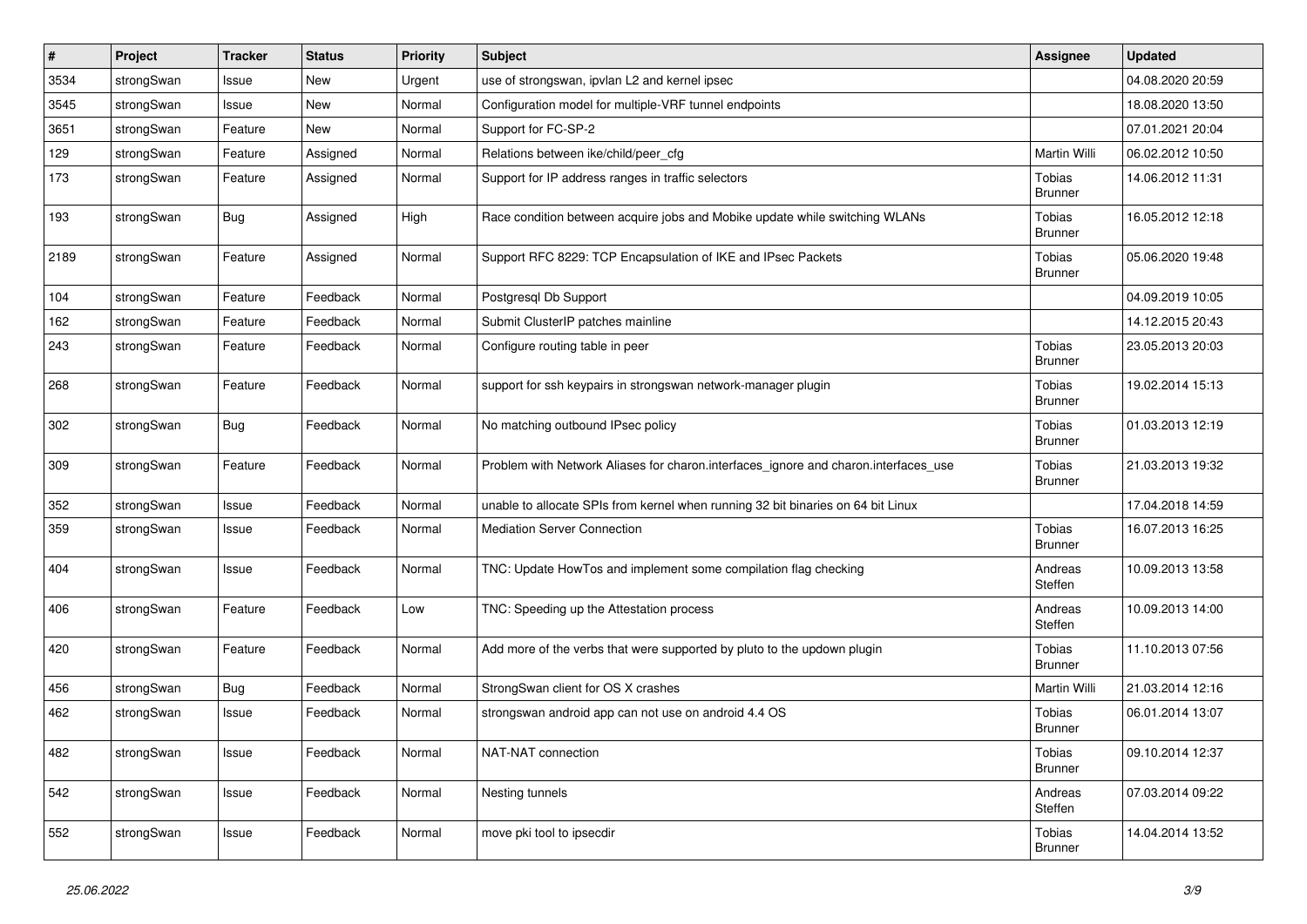| #    | Project    | <b>Tracker</b> | <b>Status</b> | Priority | <b>Subject</b>                                                                                                                                          | Assignee                 | <b>Updated</b>   |
|------|------------|----------------|---------------|----------|---------------------------------------------------------------------------------------------------------------------------------------------------------|--------------------------|------------------|
| 693  | strongSwan | Feature        | Feedback      | Normal   | Time policy for roadwarrior                                                                                                                             | Tobias<br><b>Brunner</b> | 02.09.2014 11:06 |
| 817  | strongSwan | Issue          | Feedback      | Normal   | <b>IKEv2 IPv6 Router Advertisement</b>                                                                                                                  |                          | 27.03.2020 17:14 |
| 960  | strongSwan | Feature        | Feedback      | Normal   | Raise ALERT PROPOSAL MISMATCH IKE in IKE V1                                                                                                             | Martin Willi             | 30.08.2017 09:05 |
| 1000 | strongSwan | Feature        | Feedback      | Normal   | Raise ALERT_TS_MISMATCH in IKE V1                                                                                                                       |                          | 09.09.2015 12:47 |
| 1008 | strongSwan | Feature        | Feedback      | Normal   | FARP for IPv6                                                                                                                                           |                          | 14.12.2015 20:59 |
| 1068 | strongSwan | <b>Bug</b>     | Feedback      | Normal   | strongswan 5.3.2 and IKEv1 in transport mode causes NO_PROPOSAL_CHOSEN error                                                                            |                          | 26.01.2018 13:30 |
| 1079 | strongSwan | Feature        | Feedback      | Normal   | Future Plans for firwall configuration equivalent under FreeBSD                                                                                         |                          | 21.08.2015 15:58 |
| 1082 | strongSwan | Feature        | Feedback      | Normal   | Framed-Route to set leftsubnet                                                                                                                          |                          | 07.10.2016 10:02 |
| 1157 | strongSwan | Issue          | Feedback      | Normal   | Message ID overflow RFC 5996 2.2                                                                                                                        |                          | 12.10.2015 13:52 |
| 1253 | strongSwan | Feature        | Feedback      | Normal   | Strongswan doesn't support CA bundles                                                                                                                   |                          | 19.01.2016 11:23 |
| 1276 | strongSwan | Issue          | Feedback      | Normal   | Threading: ext-auth hook blocks any other connection attempt                                                                                            |                          | 27.01.2016 12:28 |
| 1334 | strongSwan | Issue          | Feedback      | Normal   | Version 5.3.5, duplicated tunnel aftr IKE_SA rekeyed                                                                                                    |                          | 10.03.2016 11:06 |
| 1338 | strongSwan | Issue          | Feedback      | Normal   | problem with changing esp algorithm in strongswan                                                                                                       |                          | 10.03.2016 18:23 |
| 1383 | strongSwan | Issue          | Feedback      | Normal   | How to limit the amount of the installed Child_SAs                                                                                                      |                          | 08.04.2016 11:20 |
| 1422 | strongSwan | Issue          | Feedback      | Normal   | IKEv1: IKE_SA reauth vs. CHILD_SA rekey race prevents IKE_SA reauthentication in time                                                                   |                          | 20.04.2016 15:06 |
| 1456 | strongSwan | Issue          | Feedback      | Normal   | Missing Tunnel-Client-Endpoint & Tunnel-Server-Endpoint AVP in RADIUS Accounting Start/Stop<br>messages                                                 |                          | 11.05.2016 11:54 |
| 1482 | strongSwan | Feature        | Feedback      | Normal   | Allow changing init_limit_half_open etc. at runtime by reloading strongswan.conf                                                                        |                          | 26.05.2016 14:49 |
| 1506 | strongSwan | Feature        | Feedback      | Normal   | Enhance DoS protection to deny users that failed Authentication                                                                                         |                          | 17.06.2016 14:31 |
| 1559 | strongSwan | Feature        | Feedback      | Normal   | Expose received XAUTH/EAP username/password prompts via VICI, send secrets via VICI on<br>prompt                                                        |                          | 09.05.2017 16:28 |
| 2077 | strongSwan | Issue          | Feedback      | Normal   | Grace period before reassigning offline IP lease                                                                                                        |                          | 06.10.2017 10:44 |
| 2095 | strongSwan | Feature        | Feedback      | Normal   | Support liveness check in Strongswan                                                                                                                    |                          | 31.05.2017 00:56 |
| 2110 | strongSwan | Issue          | Feedback      | Normal   | Remote Identity (IDr) in IKE AUTH Response is sent as hex-encoded binary value instead of text<br>when setting leftid to type KEY_ID (leftid=@#xxxxxxx) |                          | 13.09.2016 21:42 |
| 2160 | strongSwan | Issue          | Feedback      | Normal   | support for opportunistic encryption                                                                                                                    |                          | 06.05.2020 10:32 |
| 2165 | strongSwan | Feature        | Feedback      | Normal   | missing LIBRESSL VERSION NUMBER support                                                                                                                 |                          | 03.11.2016 09:23 |
| 2184 | strongSwan | Issue          | Feedback      | Normal   | configuration with multiple RSA keys                                                                                                                    |                          | 14.12.2016 13:09 |
| 2185 | strongSwan | Feature        | Feedback      | Normal   | INTERNAL_IP4_SUBNET Attribute Support in Android Client                                                                                                 |                          | 10.12.2016 01:14 |
| 2202 | strongSwan | Feature        | Feedback      | Normal   | Radius NAS IP to be specified                                                                                                                           |                          | 18.01.2017 17:58 |
| 2203 | strongSwan | Issue          | Feedback      | Normal   | Protecting symetric traffic using high availability in gateway to gateway setup (both active)                                                           |                          | 15.02.2017 14:20 |
| 2273 | strongSwan | Bug            | Feedback      | Normal   | Unable to install strongswan client helper on OSX El Capitan                                                                                            |                          | 10.03.2017 15:34 |
| 2307 | strongSwan | Feature        | Feedback      | Normal   | Permit installation of trap policy for CHILD_SA configurations with unset local_addrs                                                                   |                          | 26.04.2017 15:04 |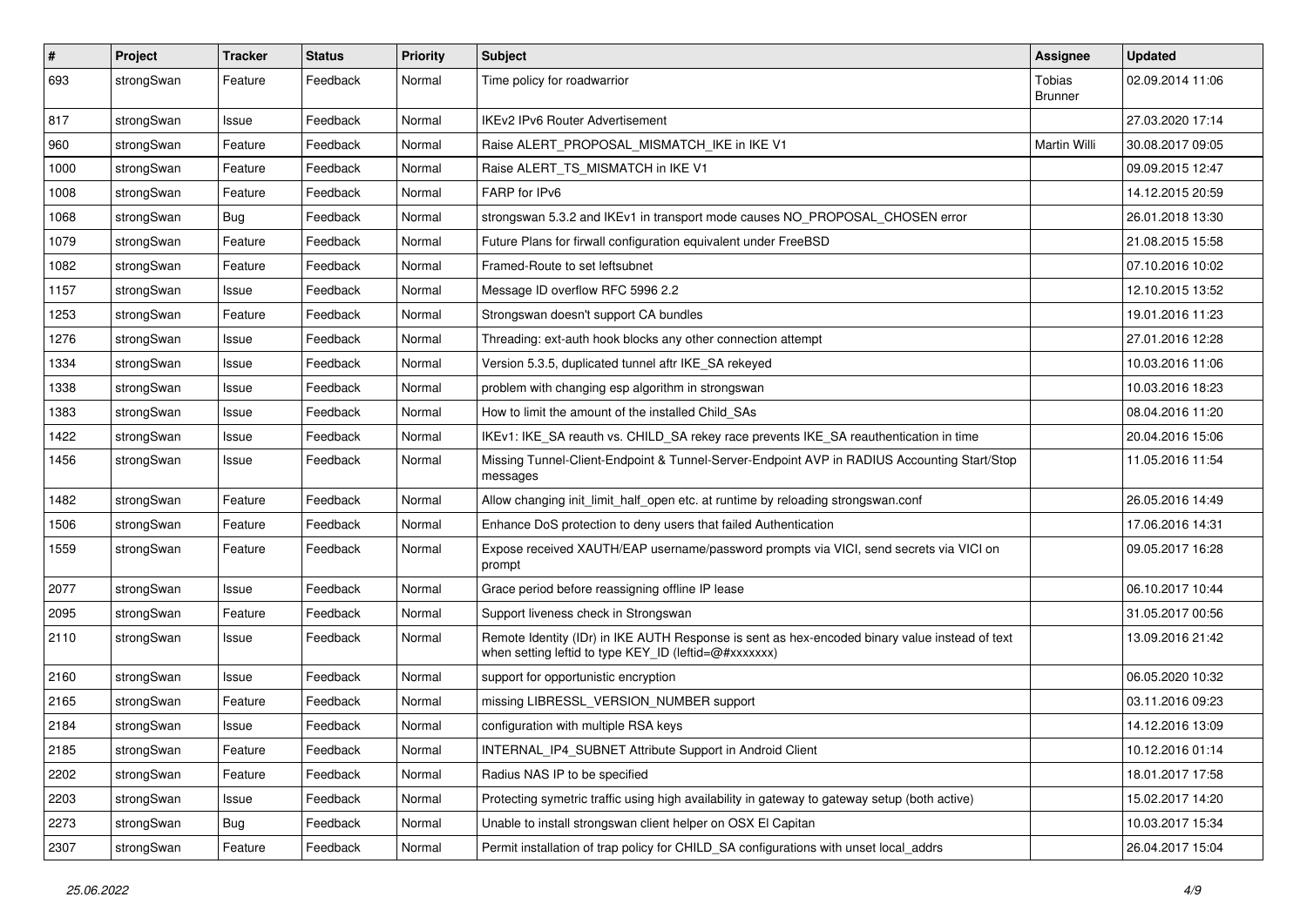| $\sharp$ | Project    | <b>Tracker</b> | <b>Status</b> | <b>Priority</b> | <b>Subject</b>                                                                                                     | <b>Assignee</b>          | <b>Updated</b>   |
|----------|------------|----------------|---------------|-----------------|--------------------------------------------------------------------------------------------------------------------|--------------------------|------------------|
| 2319     | strongSwan | Issue          | Feedback      | Normal          | gives up trying to bring up connection after DNS SERVFAIL                                                          |                          | 08.05.2017 15:41 |
| 2357     | strongSwan | Issue          | Feedback      | Normal          | How to initiate IPsec SA Transport Mode without IKE?                                                               |                          | 18.01.2021 18:36 |
| 2392     | strongSwan | Feature        | Feedback      | Low             | enable eap-ttls in Android client                                                                                  | Tobias<br><b>Brunner</b> | 04.07.2018 19:48 |
| 2394     | strongSwan | Issue          | Feedback      | Normal          | IP is not assigned after re-authentication                                                                         |                          | 04.08.2017 19:03 |
| 2400     | strongSwan | Issue          | Feedback      | Normal          | Is DPD supposed to detect dead tunnel, or dead IKE instance                                                        |                          | 11.01.2019 22:53 |
| 2409     | strongSwan | Feature        | Feedback      | Low             | Android client status details                                                                                      |                          | 18.08.2017 13:23 |
| 2411     | strongSwan | Issue          | Feedback      | Normal          | VPN server name resolution is done via overlay DNS server upon IKE disconnect                                      |                          | 22.08.2017 10:42 |
| 2446     | strongSwan | Issue          | Feedback      | Normal          | Traffic loss during IKE reauth despite make-before-break enabled                                                   |                          | 27.11.2017 17:12 |
| 2493     | strongSwan | Issue          | Feedback      | Normal          | Pkcs11 Plugin Returns w/Bogus Return Code                                                                          | Jordan Hrycaj            | 12.12.2017 15:58 |
| 2494     | strongSwan | Issue          | Feedback      | Normal          | Problems With 64bit Slot IDs With Pkcs11 Plugin                                                                    | Jordan Hrycaj            | 12.12.2017 16:03 |
| 2495     | strongSwan | Feature        | Feedback      | Normal          | LibreSSL Plugin                                                                                                    |                          | 13.12.2017 09:29 |
| 2560     | strongSwan | Issue          | Feedback      | Normal          | Duplicate CA cert requests sent                                                                                    |                          | 28.02.2018 10:54 |
| 2580     | strongSwan | Issue          | Feedback      | Normal          | [CFG] handling xx attribute failed in Android or Ubuntu, but works in macOS                                        |                          | 09.03.2018 17:49 |
| 2618     | strongSwan | Issue          | Feedback      | Normal          | Query regarding assignment of Tunnel IP                                                                            |                          | 09.04.2018 10:57 |
| 2621     | strongSwan | Issue          | Feedback      | Normal          | Android: VPN connection stops working, strongSwan shows Connected                                                  |                          | 06.07.2018 13:06 |
| 2668     | strongSwan | Feature        | Feedback      | Normal          | UE shall include the DEVICE_IDENTITY Notify payload                                                                |                          | 22.05.2018 13:48 |
| 2678     | strongSwan | Issue          | Feedback      | Normal          | Phase 1 issue                                                                                                      |                          | 07.06.2018 20:06 |
| 2698     | strongSwan | Issue          | Feedback      | Low             | DSCP and kernel-libipsec                                                                                           |                          | 04.07.2018 15:01 |
| 2726     | strongSwan | Issue          | Feedback      | Normal          | Strongswan selects wrong source IP                                                                                 |                          | 23.08.2018 13:38 |
| 2729     | strongSwan | Feature        | Feedback      | Normal          | Does Swanctl provide the same option as Ipsec with the rightID using a %?                                          |                          | 20.09.2018 17:37 |
| 2750     | strongSwan | Issue          | Feedback      | Normal          | setting WFP SA SPI failed: 0x80320035                                                                              |                          | 27.05.2019 11:59 |
| 2793     | strongSwan | Feature        | Feedback      | Normal          | Remote identity with certificate                                                                                   |                          | 15.10.2018 10:20 |
| 2814     | strongSwan | Feature        | Feedback      | Normal          | Force Keepalive Packets if There is no NAT                                                                         |                          | 29.10.2018 15:47 |
| 2816     | strongSwan | Issue          | Feedback      | Normal          | order of DNS entries is reversed in /etc/resolv.conf                                                               |                          | 06.11.2018 10:41 |
| 2823     | strongSwan | Feature        | Feedback      | Low             | Implementing VPN peer failover                                                                                     |                          | 16.11.2018 10:25 |
| 2835     | strongSwan | Issue          | Feedback      | Normal          | Rekeyed SA can't be deleted in standby node                                                                        |                          | 19.12.2018 02:52 |
| 2870     | strongSwan | Issue          | Feedback      | Normal          | DNS resolution outside of tunnel if DNS server is in remote TS                                                     |                          | 22.01.2019 11:06 |
| 2958     | strongSwan | Issue          | Feedback      | Normal          | Trap policies with unspecified remote IP covering multiple specific ports constantly produce new<br><b>IKE SAs</b> |                          | 11.03.2019 15:03 |
| 2964     | strongSwan | Issue          | Feedback      | Normal          | Route to IKE Gateway Fails to Update Under Particular Configuration                                                |                          | 13.03.2019 10:38 |
| 2966     | strongSwan | Issue          | Feedback      | Normal          | Problems with large amount of subnets in leftsubnet configuration                                                  |                          | 02.04.2019 10:35 |
| 2972     | strongSwan | Feature        | Feedback      | Normal          | how to add X509v3 Key Usage: Key Encipherment                                                                      |                          | 13.03.2019 13:59 |
| 3041     | strongSwan | Issue          | Feedback      | Low             | fail2ban or equivalent                                                                                             |                          | 06.05.2019 09:07 |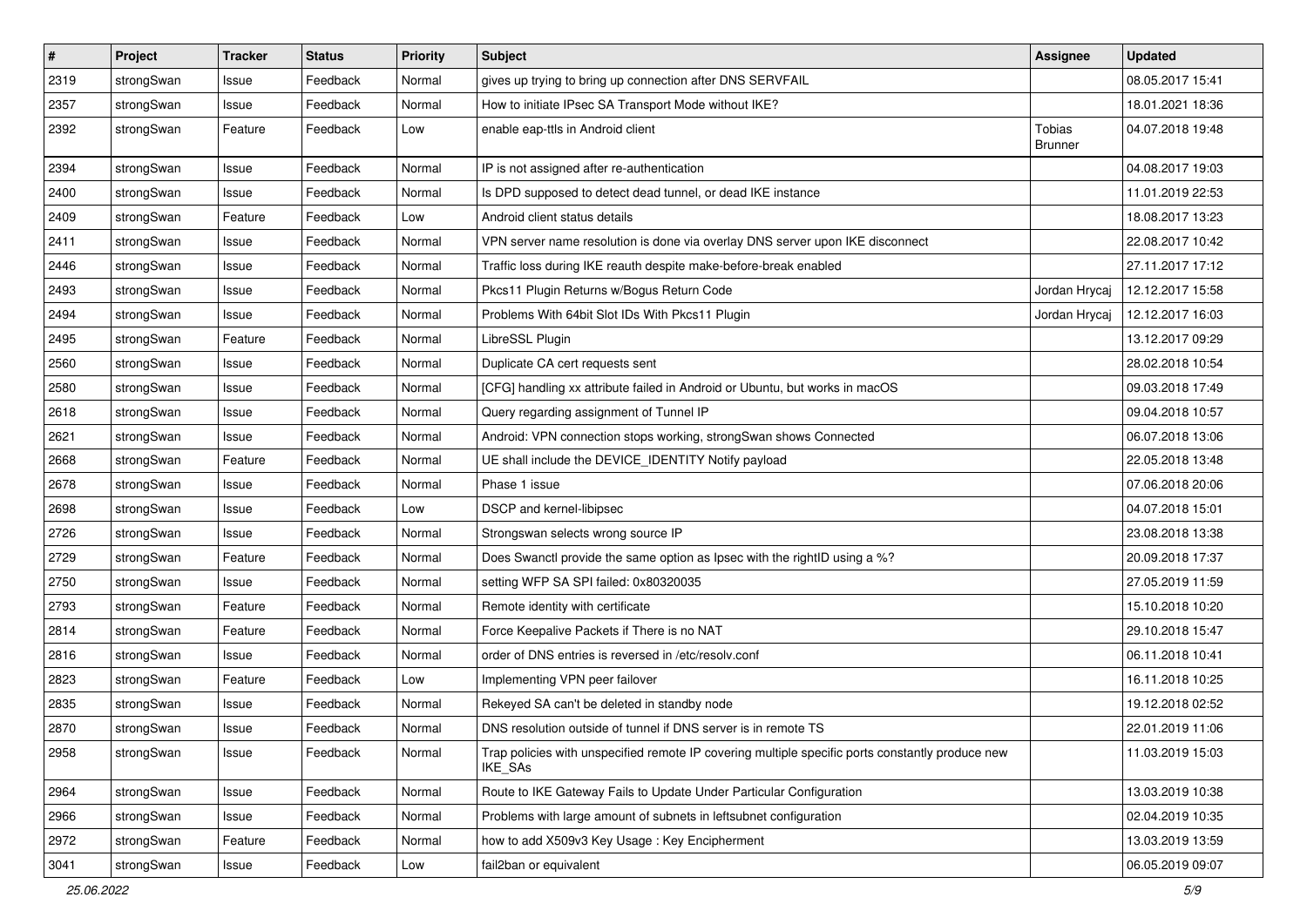| $\pmb{\#}$ | Project    | <b>Tracker</b> | <b>Status</b> | <b>Priority</b> | Subject                                                                                    | <b>Assignee</b>                 | <b>Updated</b>   |
|------------|------------|----------------|---------------|-----------------|--------------------------------------------------------------------------------------------|---------------------------------|------------------|
| 3072       | strongSwan | Issue          | Feedback      | Normal          | Windows 10: setting WFP SA SPI fails with error 0x80320014                                 |                                 | 29.05.2019 14:34 |
| 3097       | strongSwan | Issue          | Feedback      | Normal          | charon restart behaviour                                                                   |                                 | 24.06.2019 16:09 |
| 3104       | strongSwan | Feature        | Feedback      | Normal          | EAP-RADIUS: binding address feature for routers with multiple interfaces connected to LAN. |                                 | 17.06.2021 02:26 |
| 3122       | strongSwan | Issue          | Feedback      | Normal          | Strongswan software iterupts                                                               |                                 | 18.07.2019 02:27 |
| 3135       | strongSwan | Feature        | Feedback      | Normal          | Android client - settings for connection re-try                                            |                                 | 12.08.2019 16:32 |
| 3151       | strongSwan | Issue          | Feedback      | Normal          | Forecast stops forwarding multicast                                                        |                                 | 26.08.2019 14:06 |
| 3154       | strongSwan | Issue          | Feedback      | Normal          | signature validation failed only with sha2                                                 |                                 | 20.08.2019 11:51 |
| 3162       | strongSwan | Feature        | Feedback      | Normal          | Strongswan Android support for default DNS suffixes (UNITY_DEF_DOMAIN flag)                |                                 | 29.08.2019 10:29 |
| 3254       | strongSwan | Issue          | Feedback      | Normal          | Log level in android level                                                                 |                                 | 08.11.2019 08:36 |
| 3268       | strongSwan | Issue          | Feedback      | Normal          | Traffic disruption -- policy-based VPN to AWS VPN service                                  |                                 | 15.11.2019 16:53 |
| 3276       | strongSwan | Feature        | Feedback      | Low             | N1_MODE_CAPABILITY                                                                         |                                 | 21.11.2019 16:49 |
| 3282       | strongSwan | Issue          | Feedback      | Normal          | Android VPN client keeps retrying in airplane mode                                         |                                 | 29.11.2019 16:06 |
| 3285       | strongSwan | <b>Bug</b>     | Feedback      | Normal          | Virtual IPs on FreeBSD cannot set IPv6 addresses                                           |                                 | 02.11.2021 11:04 |
| 3291       | strongSwan | Issue          | Feedback      | Normal          | IPSec IKEv2 Client to VPN service 2                                                        | <b>Tobias</b><br><b>Brunner</b> | 16.08.2020 12:58 |
| 3304       | strongSwan | Issue          | Feedback      | Normal          | Found unsupported critical X.509 extension: X509v3 Name Constraints                        |                                 | 13.01.2020 14:50 |
| 3307       | strongSwan | Issue          | Feedback      | Normal          | Probable non compliance with RFC 7296 wrt traffic selector narrowing?                      |                                 | 14.01.2020 16:19 |
| 3341       | strongSwan | <b>Bug</b>     | Feedback      | Normal          | Application Icon missing on firestick 4K                                                   | <b>Tobias</b><br><b>Brunner</b> | 20.02.2020 09:31 |
| 3342       | strongSwan | Issue          | Feedback      | Normal          | Certain fields in Storngswan on Firestick4K are not editable                               |                                 | 20.02.2020 09:36 |
| 3366       | strongSwan | Issue          | Feedback      | Normal          | Uninstall "any" trap policy if start_action=trap with virtual IPs is used                  |                                 | 13.03.2020 14:57 |
| 3377       | strongSwan | Issue          | Feedback      | Normal          | Interface ID not configured during HA synchronization                                      |                                 | 18.03.2020 10:15 |
| 3389       | strongSwan | Issue          | Feedback      | Normal          | Child SAs not getting created after rekeying                                               |                                 | 30.03.2020 15:45 |
| 3392       | strongSwan | Issue          | Feedback      | Normal          | mark=%unique and no Internet-connection with VPN                                           |                                 | 31.07.2020 15:26 |
| 3400       | strongSwan | Issue          | Feedback      | Normal          | Windows 10 IKEv2 rekeying fails                                                            |                                 | 16.04.2020 17:08 |
| 3403       | strongSwan | Issue          | Feedback      | Normal          | IKEv2 natd false detection                                                                 |                                 | 09.04.2020 14:19 |
| 3422       | strongSwan | Feature        | Feedback      | Normal          | Allow multiple local id to be specified in a single connection?                            |                                 | 23.04.2020 13:19 |
| 3442       | strongSwan | Issue          | Feedback      | Normal          | Apply policy based on network interface in transport mode                                  |                                 | 13.05.2020 10:53 |
| 3490       | strongSwan | Issue          | Feedback      | Normal          | Selecting incorrect auth mode for IKEv1                                                    |                                 | 21.07.2020 21:26 |
| 3496       | strongSwan | Issue          | Feedback      | Normal          | Route-based VPN - transport mode                                                           |                                 | 11.02.2021 09:55 |
| 3498       | strongSwan | Issue          | Feedback      | Normal          | FreeBSD + dhcp+farp plugin                                                                 |                                 | 22.01.2021 10:44 |
| 3499       | strongSwan | Issue          | Feedback      | Normal          | ISAKMP Signature hash algorithm / EAP-TLS Authentification                                 |                                 | 30.06.2020 10:40 |
| 3500       | strongSwan | Issue          | Feedback      | Normal          | swanctl --list-cert not listing all certs                                                  |                                 | 29.06.2020 15:25 |
| 3516       | strongSwan | Issue          | Feedback      | Normal          | Close IKE_SA after expiry without rekey/reauth                                             |                                 | 20.07.2020 19:32 |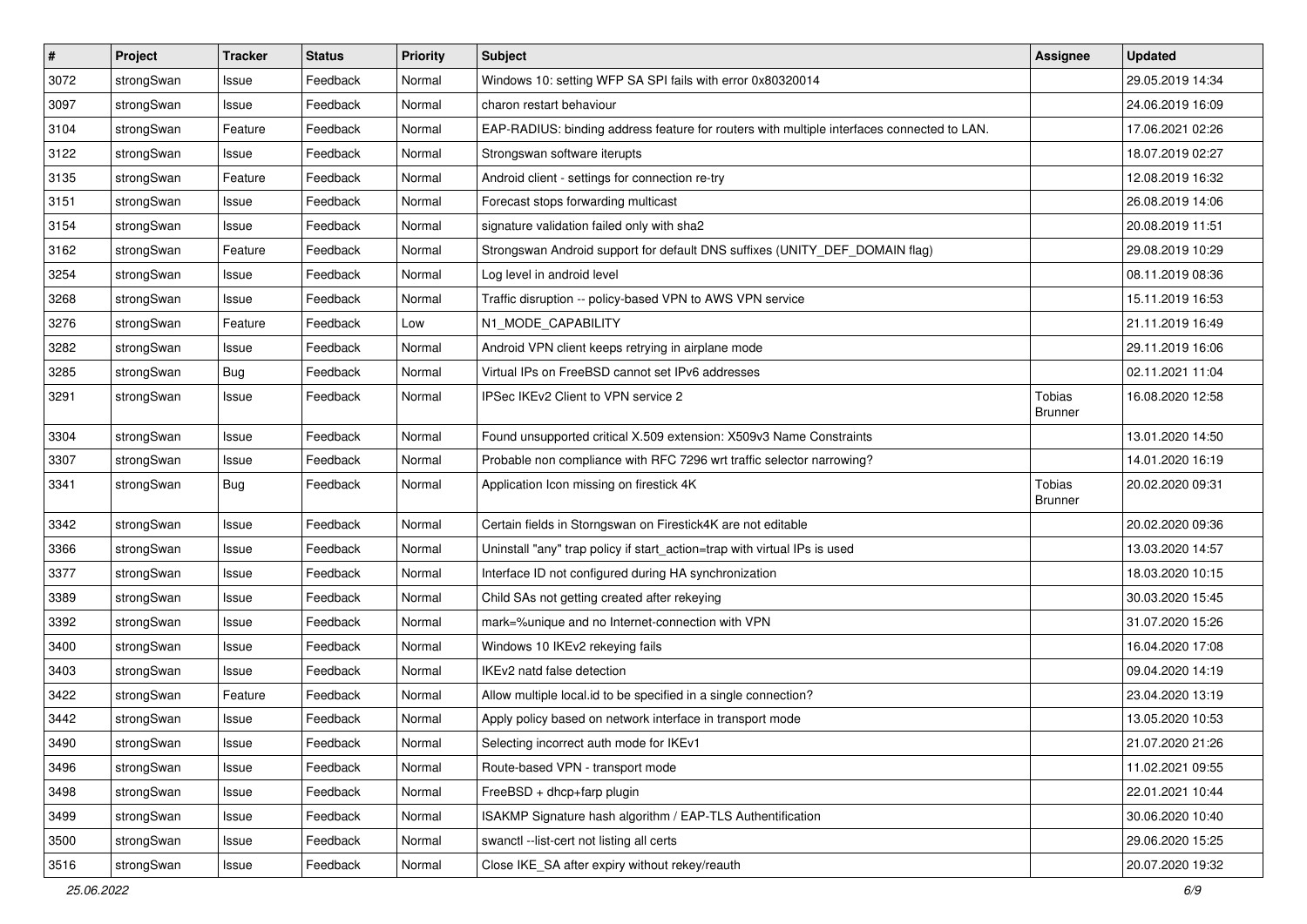| #    | Project    | <b>Tracker</b> | <b>Status</b> | <b>Priority</b> | <b>Subject</b>                                                                              | <b>Assignee</b>          | <b>Updated</b>   |
|------|------------|----------------|---------------|-----------------|---------------------------------------------------------------------------------------------|--------------------------|------------------|
| 3536 | strongSwan | Issue          | Feedback      | Normal          | When Create multiple tunnels restart ipsec service will establish fail.                     |                          | 03.09.2020 13:58 |
| 3537 | strongSwan | Issue          | Feedback      | Normal          | IPv6 Packets are not transferred from server to client through IPSec using RPC protocol     |                          | 01.09.2020 12:50 |
| 3552 | strongSwan | Issue          | Feedback      | Normal          | Internet disconnects after once VPN is established                                          |                          | 30.08.2020 05:35 |
| 3558 | strongSwan | Issue          | Feedback      | Normal          | deleting half open IKE_SA with x.x.x.x after timeout with iOS device                        |                          | 05.09.2020 21:23 |
| 3560 | strongSwan | Issue          | Feedback      | Normal          | PSK tunnel working - Cert fails with fragmention errors                                     | Tobias<br>Brunner        | 11.09.2020 14:15 |
| 3561 | strongSwan | Issue          | Feedback      | Normal          | Azure P2S VPN Linux connection error                                                        |                          | 15.09.2020 12:22 |
| 3564 | strongSwan | Issue          | Feedback      | Normal          | Out of order packets are generated if strong swan is running on multiple cores              |                          | 16.09.2020 10:01 |
| 3565 | strongSwan | Issue          | Feedback      | Normal          | Filtering out logs or plugin in to do so                                                    |                          | 16.09.2020 11:45 |
| 3566 | strongSwan | Issue          | Feedback      | Normal          | Number of simultaneous connections limited to 1000 in a cluster                             |                          | 18.09.2020 09:46 |
| 3568 | strongSwan | Issue          | Feedback      | Normal          | vpn connection is unstable                                                                  |                          | 23.09.2020 16:28 |
| 3573 | strongSwan | Issue          | Feedback      | Normal          | ike2 and transit traffic                                                                    |                          | 05.10.2020 10:55 |
| 3575 | strongSwan | Issue          | Feedback      | Normal          | Tunnel of IPv6 Over IPv4 not accespting Jumbo Packets                                       |                          | 23.09.2020 16:44 |
| 3576 | strongSwan | Issue          | Feedback      | Normal          | strongswan on openwrt virtual ip inside ipsec tunnel                                        |                          | 25.09.2020 17:01 |
| 3577 | strongSwan | Issue          | Feedback      | Normal          | StrongSwan Connection adding and deleting over network.                                     |                          | 28.09.2020 15:13 |
| 3578 | strongSwan | Issue          | Feedback      | Normal          | ipsec connection to FortiClient VPN                                                         |                          | 28.09.2020 15:08 |
| 3580 | strongSwan | Issue          | Feedback      | Normal          | encapsulation and packets not routing into tunnel problems                                  |                          | 02.10.2020 10:03 |
| 3584 | strongSwan | Issue          | Feedback      | Normal          | Separate ipsec.conf file per conn and separate ipsec.secrets file per conn                  | Tobias<br><b>Brunner</b> | 30.09.2020 17:06 |
| 3588 | strongSwan | Issue          | Feedback      | Normal          | VPN setup over 4G                                                                           |                          | 08.10.2020 14:13 |
| 3592 | strongSwan | Issue          | Feedback      | Normal          | Tunnel reported as established but log show "found encrypted payload, but no transform set" |                          | 20.10.2020 10:37 |
| 3593 | strongSwan | Issue          | Feedback      | Normal          | Need variable tracking make_before_break state into updown scripts                          |                          | 13.10.2020 09:59 |
| 3594 | strongSwan | Issue          | Feedback      | Normal          | How to see the traffic at ESP in UDP SPIs and forwarding rule                               | Tobias<br><b>Brunner</b> | 15.10.2020 13:57 |
| 3596 | strongSwan | Issue          | Feedback      | Normal          | no issuer certificate found for                                                             |                          | 21.10.2020 03:27 |
| 3597 | strongSwan | Issue          | Feedback      | Normal          | IPSec Client on CentOS 8 - Can't connect using ShrewSoft VPN config file                    |                          | 21.10.2020 16:38 |
| 3598 | strongSwan | Issue          | Feedback      | Normal          | swanctl on Windows: Support aborting execution                                              |                          | 19.10.2020 15:01 |
| 3603 | strongSwan | Issue          | Feedback      | Normal          | dns issue in config mode                                                                    |                          | 20.10.2020 11:50 |
| 3604 | strongSwan | Issue          | Feedback      | Normal          | Email Notification on down status                                                           |                          | 21.10.2020 10:54 |
| 3606 | strongSwan | Issue          | Feedback      | Normal          | Using ipsec tunnel from "foreign" subnet                                                    | Noel Kuntze              | 26.10.2020 12:23 |
| 3607 | strongSwan | Issue          | Feedback      | Normal          | statusall option reports transport established two or three times per IP at start-up        |                          | 27.10.2020 16:48 |
| 3609 | strongSwan | Issue          | Feedback      | Normal          | Potential DNS server IP address conflicts                                                   |                          | 26.10.2020 11:12 |
| 3610 | strongSwan | Issue          | Feedback      | Normal          | farp plugin conflicts with DHCP service                                                     |                          | 26.10.2020 18:06 |
| 3611 | strongSwan | Issue          | Feedback      | Normal          | Unable to Send Traffic Using NAT on EC2 Instance                                            |                          | 27.10.2020 16:35 |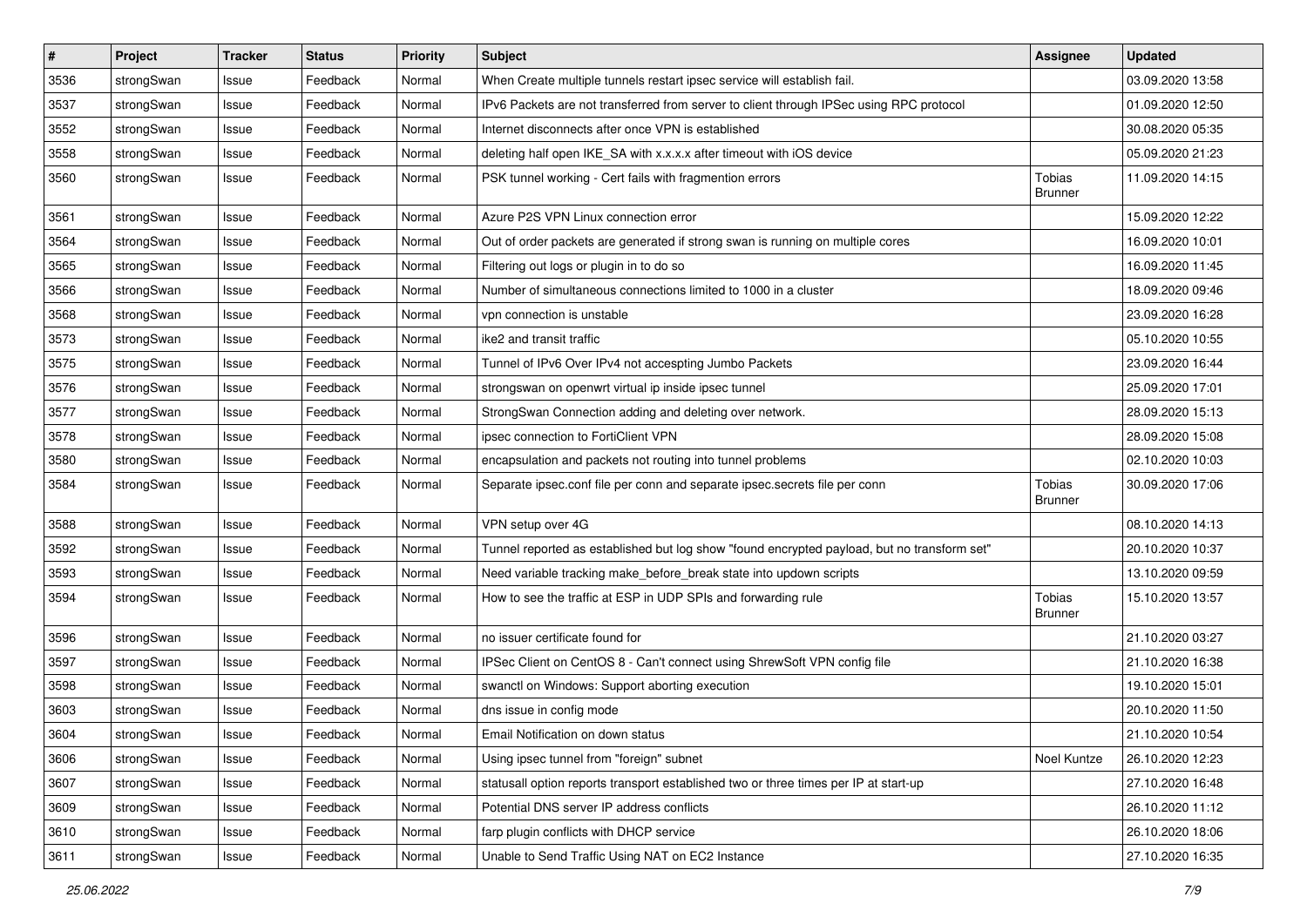| $\vert$ # | Project    | <b>Tracker</b> | <b>Status</b> | <b>Priority</b> | <b>Subject</b>                                                                                                                      | <b>Assignee</b>                 | <b>Updated</b>   |
|-----------|------------|----------------|---------------|-----------------|-------------------------------------------------------------------------------------------------------------------------------------|---------------------------------|------------------|
| 3613      | strongSwan | Issue          | Feedback      | Low             | Load-test jobs scheduled after tunnels are terminated                                                                               |                                 | 28.10.2020 12:06 |
| 3614      | strongSwan | Issue          | Feedback      | Normal          | Certificate renewal for about to expire certificates                                                                                |                                 | 30.10.2020 13:30 |
| 3616      | strongSwan | Issue          | Feedback      | Normal          | With Strongswan 5.7.2, unique=never not allowing multiple clients to establish tunnels with same<br>identity                        |                                 | 05.11.2020 12:32 |
| 3617      | strongSwan | Issue          | Feedback      | Normal          | full-offload swanctl.conf                                                                                                           |                                 | 03.11.2020 17:24 |
| 3618      | strongSwan | Issue          | Feedback      | Normal          | Use side-band to configure strongswan's                                                                                             |                                 | 09.11.2020 10:38 |
| 3620      | strongSwan | Issue          | Feedback      | Normal          | L2TP/IPSEC ipsec.conf setting                                                                                                       | Tobias<br><b>Brunner</b>        | 12.11.2020 10:14 |
| 3625      | strongSwan | Issue          | Feedback      | Normal          | Always on VPN when the client is on the same LAN as the VPN server                                                                  |                                 | 10.11.2020 18:45 |
| 3626      | strongSwan | Issue          | Feedback      | Low             | "Always On VPN" not available in Fire TV 4k                                                                                         | Tobias<br><b>Brunner</b>        | 11.11.2020 12:41 |
| 3628      | strongSwan | Issue          | Feedback      | Normal          | Constant `retransmit` while establishing CHILD_SA                                                                                   |                                 | 16.11.2020 10:14 |
| 3629      | strongSwan | Issue          | Feedback      | Normal          | IPSec enc only on specific dport/proto                                                                                              |                                 | 16.11.2020 10:04 |
| 3630      | strongSwan | Issue          | Feedback      | Normal          | The certificate is loaded but not used.                                                                                             |                                 | 18.11.2020 10:29 |
| 3636      | strongSwan | Issue          | Feedback      | Normal          | Tor behind VPN                                                                                                                      | Tobias<br><b>Brunner</b>        | 23.11.2020 14:09 |
| 3640      | strongSwan | Issue          | Feedback      | Normal          | Problem surfing via VPN form Android APK on a sepcific Mobile Operator                                                              |                                 | 26.11.2020 11:43 |
| 3642      | strongSwan | Issue          | Feedback      | Normal          | How to distinguish encapsulated packets from different interfaces                                                                   |                                 | 30.11.2020 09:38 |
| 3643      | strongSwan | Issue          | Feedback      | Normal          | Strongswan and FRR NHRP                                                                                                             |                                 | 01.12.2020 10:55 |
| 3647      | strongSwan | Issue          | Feedback      | Normal          | Is it possible to receive INTERNAL_IP4_SUBNET attributes in updown scripts                                                          |                                 | 02.12.2020 17:06 |
| 3650      | strongSwan | Issue          | Feedback      | Normal          | HA behaves very strange                                                                                                             |                                 | 04.12.2020 08:53 |
| 3652      | strongSwan | Issue          | Feedback      | Normal          | In strongswan ipsec.conf, how to set the "ike" parameters so that it can support all hash Algorithm<br>and DH group server support? |                                 | 08.12.2020 12:35 |
| 3653      | strongSwan | Feature        | Feedback      | Normal          | Is there any possibility to pass any non-standard parameters for tunnels (ike or child sa) for use by<br>custom plugin?             |                                 | 08.12.2020 11:03 |
| 3654      | strongSwan | Issue          | Feedback      | Normal          | The L2tp/ipsec tunnel interface will not be delete when the connect abnormal interrupt.                                             |                                 | 08.12.2020 12:24 |
| 3662      | strongSwan | Issue          | Feedback      | Normal          | unamed session                                                                                                                      |                                 | 04.01.2021 11:32 |
| 3663      | strongSwan | Issue          | Feedback      | Normal          | Multiple ways to end up with duplicate / redundant child SA entries                                                                 |                                 | 06.01.2021 16:15 |
| 3665      | strongSwan | Issue          | Feedback      | Normal          | When there is data flow, the VPN tunnel will not automatically connect                                                              | <b>Tobias</b><br><b>Brunner</b> | 05.01.2021 16:26 |
| 3668      | strongSwan | Issue          | Feedback      | Normal          | Configuring the strongSwan Helm chart on openshift                                                                                  | Tobias<br><b>Brunner</b>        | 07.01.2021 16:33 |
| 3669      | strongSwan | Issue          | Feedback      | Normal          | Failed connection to IKE SA (Checkpoint Server)                                                                                     |                                 | 08.01.2021 17:58 |
| 3670      | strongSwan | Issue          | Feedback      | Normal          | Can routing rules be changed without terminating and re-initiating the tunnel                                                       |                                 | 12.08.2021 14:29 |
| 3671      | strongSwan | Issue          | Feedback      | Normal          | Windows client failed with 13843 against Strongswan via SQL backend                                                                 |                                 | 13.01.2021 14:43 |
| 3672      | strongSwan | Issue          | Feedback      | Normal          | ESP connection over IPv6                                                                                                            |                                 | 14.01.2021 17:04 |